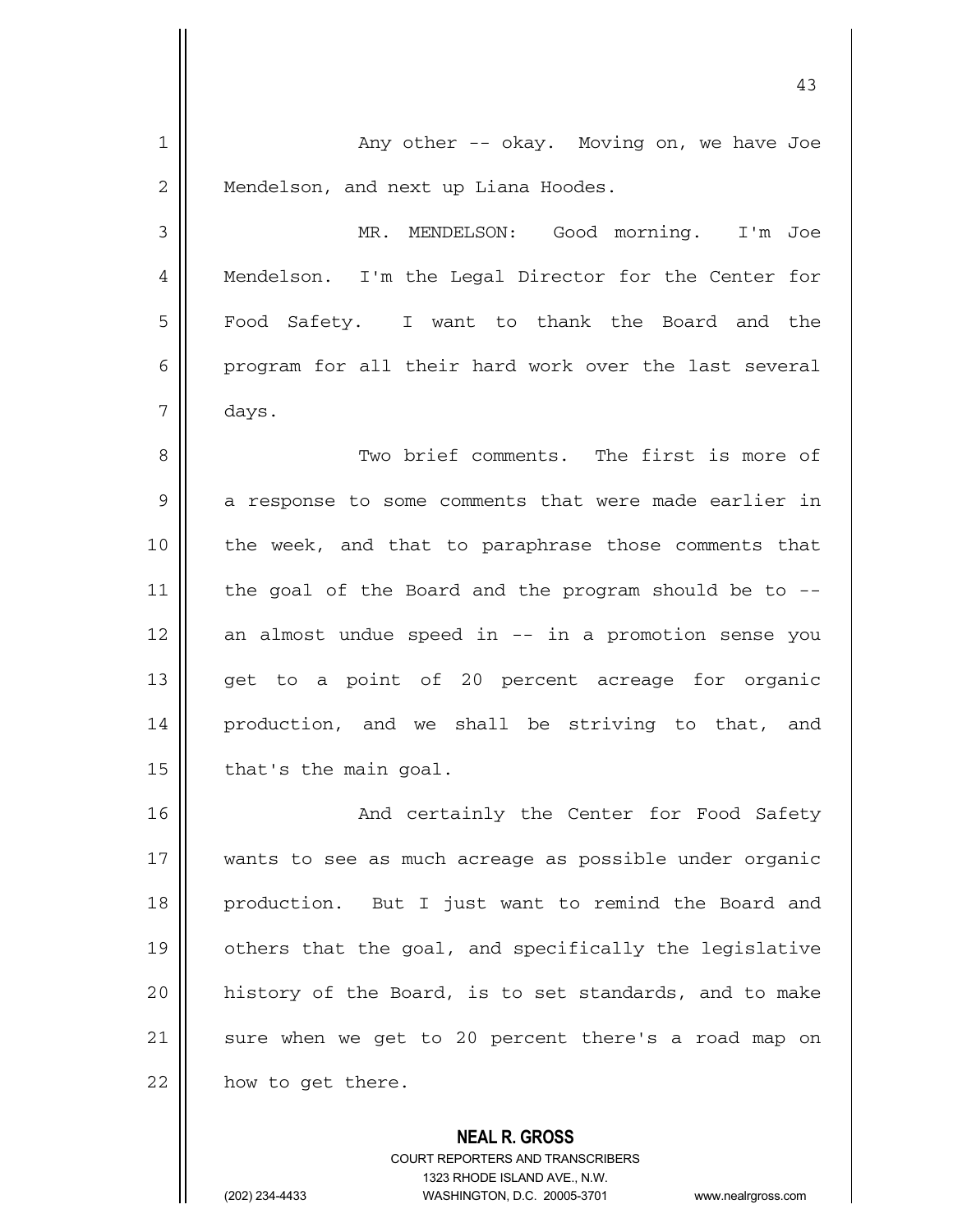| $\mathbf 1$ | You know, percentage of acreage doesn't                |
|-------------|--------------------------------------------------------|
| 2           | mean anything if the standards don't mean anything.    |
| 3           | And to suggest that folks in certain communities who   |
| 4           | are trying to make sure that the standards maintain    |
| 5           | what they feel their constituents -- consumers and     |
| 6           | environmental advocates -- have substance that those   |
| 7           | constituencies want to see doesn't mean we're trying   |
| 8           | to hinder in any way the expansion of organic.         |
| 9           | On the contrary, we want to make sure that             |
| 10          | organic expands, but it also means something because   |
| 11          | that's the goal is to have organic mean something.     |
| 12          | The second is to follow up on the comments             |
| 13          | of Urvashi Rangan from Consumers Union on the          |
| 14          | enforcement issue. I believe I commented a couple of   |
| 15          | Board meetings ago, and still am working on a paper I  |
| 16          | promised the Board, but we do have this -- this issue  |
| 17          | of enforcement that I don't think is resolved.         |
| 18          | mean, there was some suggestion this<br>I.             |
| 19          | week that folks dealing with personal care products,   |
| 20          | while I'm not making any comment on whether they       |
| 21          | should be within the program or not -- and I certainly |
| 22          | sympathize with some of the folks who had earlier      |
|             | <b>NEAL R. GROSS</b>                                   |

COURT REPORTERS AND TRANSCRIBERS 1323 RHODE ISLAND AVE., N.W.

44

(202) 234-4433 WASHINGTON, D.C. 20005-3701 www.nealrgross.com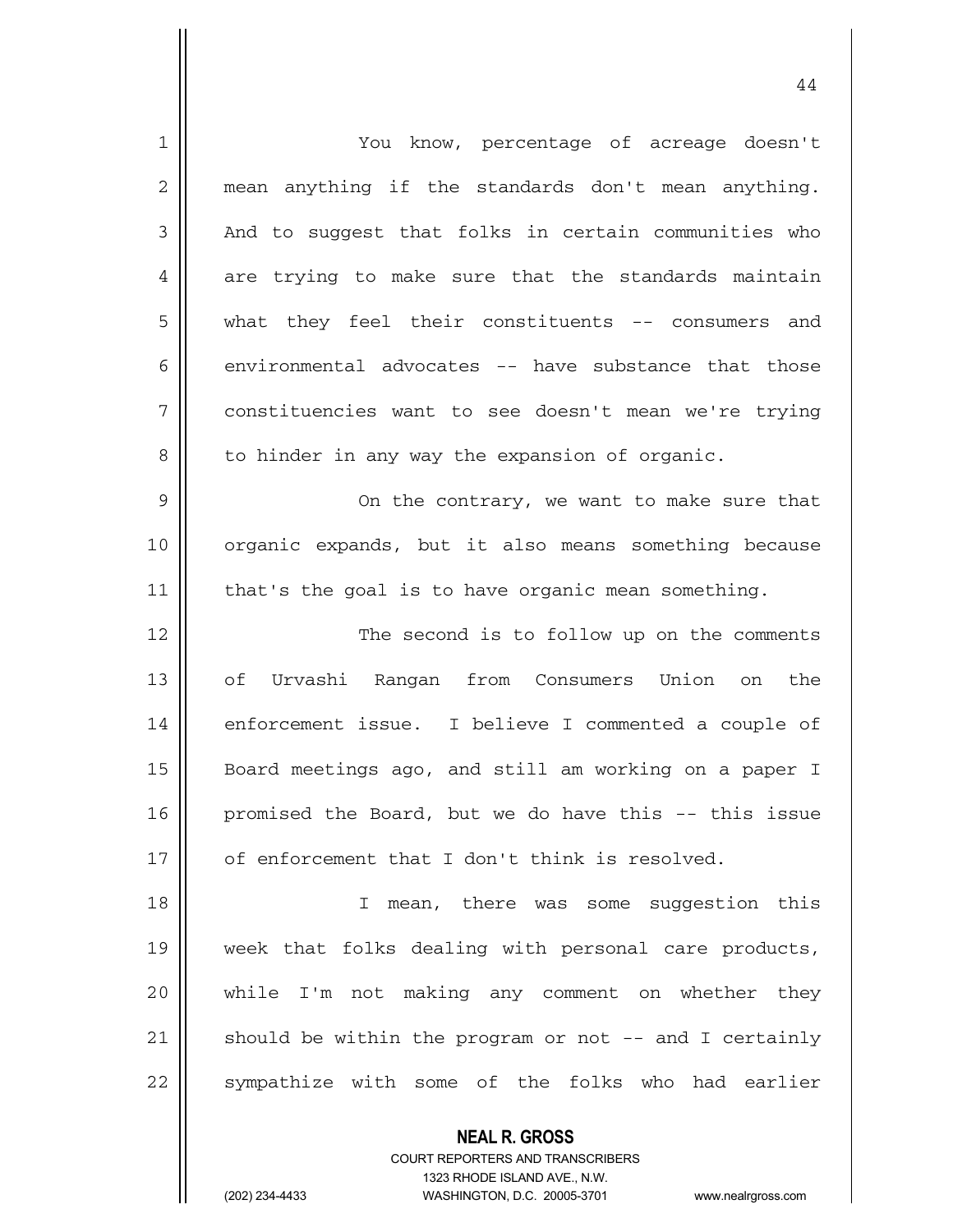testimony on that -- but the idea was that if the personal care products aren't under the scope of the program, they can still go to an organic certifier to get certified, they just can't have the USDA seal.

1

2

3

4

5 6 7 8 9 10 11 And I think we -- if that's the road we want to go down, that folks can use the term "organic" without representation or without standards through this process for agricultural products. We're creating a two-tiered system. And as Urvashi mentioned, it is happening in fish, and it would happen in -- in personal care products.

12 13 14 15 16 17 And that is that people are out claiming that they're organic, implying that they meet USDA standards, whether they use the USDA seal or not, when, in fact, both the program and this Board have not made substantive findings as to what those standards are.

18 19 20 21 22 And it's very clear that the -- the law, 6519(a), says, "Any person who knowingly sells or labels a product as organic, not with a USDA seal, except in accordance with this chapter, shall be subject to civil penalties not more than \$10,000."

> **NEAL R. GROSS** COURT REPORTERS AND TRANSCRIBERS 1323 RHODE ISLAND AVE., N.W. (202) 234-4433 WASHINGTON, D.C. 20005-3701 www.nealrgross.com

45